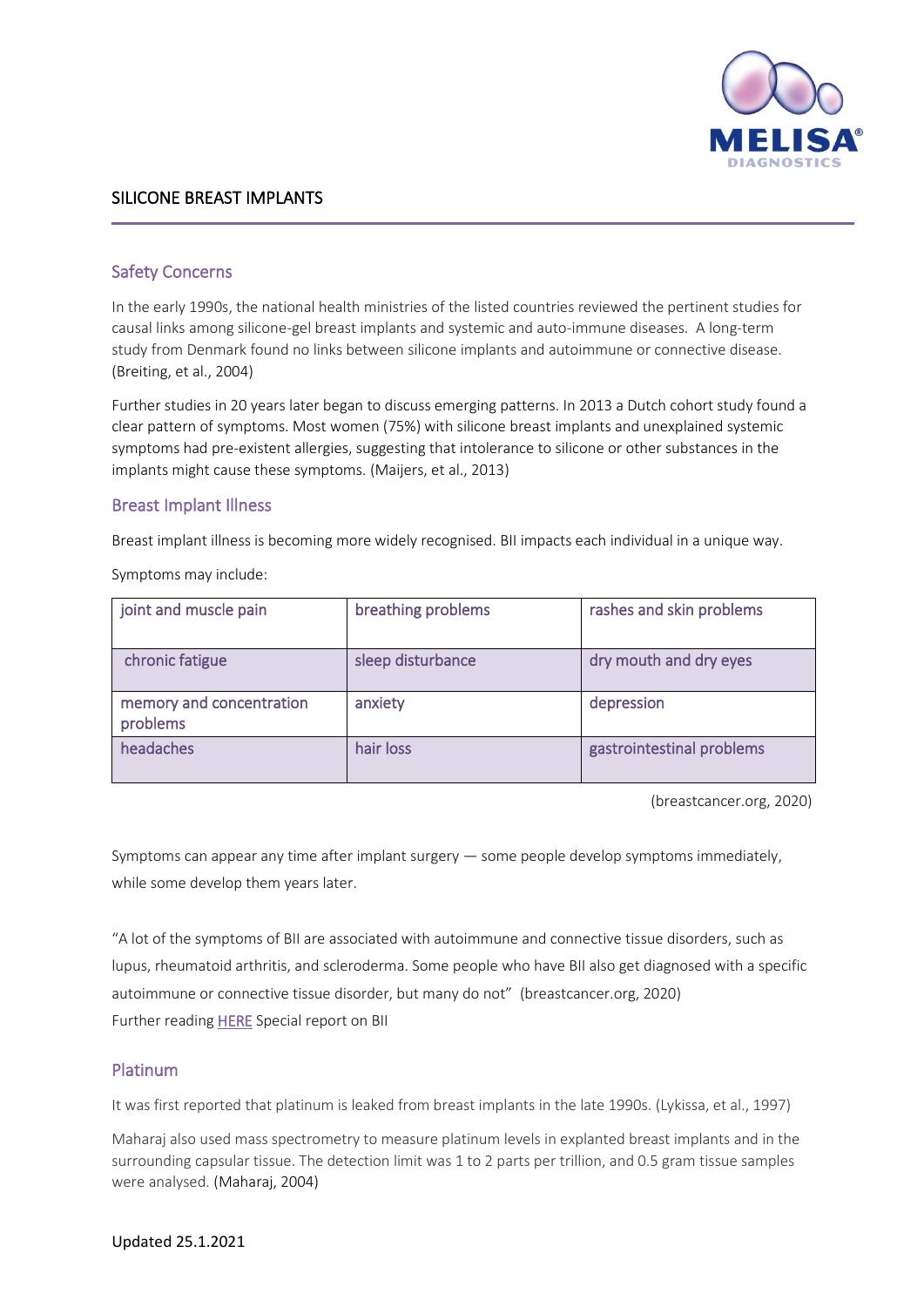Small amounts of platinum were detected in the blood (parts per trillion) and urine (parts per million based on a comparison with creatinine levels) of several women in the group exposed to breast implants. (Lykissa & Maharaj, 2006)



However a study by Brook (Brook, 2006) stated, "The experimental evidence supports the conclusion that there are no clinical consequences of the platinum in silicone breast implants." The FDA concurs with Brook's conclusions and believes that the results of this study do not provide an accurate indication of the leakage rate in women with breast implants (FDA, 2018)

# Additional metals

This confidential report that was commissioned by the UK's Medicines and Healthcare Products Regulatory Agency (MHRA) also found platinum present and detected some additional, less common elements including tin, gold and lead at low levels. (LGC, 2012)

Certain different types of implants may have additional metals at trace levels:

[Mentor Saline](https://www.accessdata.fda.gov/cdrh_docs/pdf/P990075B.pdf) mentions tin in addition to platinum

[Mentor MemoryGel Silicone](https://www.accessdata.fda.gov/cdrh_docs/pdf3/P030053B.pdf) platinum, arsenic, vanadium

[Allergan Natrelle Saline](https://www.accessdata.fda.gov/cdrh_docs/pdf/P990074B.pdf) tin and platinum

[Ideal Saline](https://www.accessdata.fda.gov/cdrh_docs/pdf12/P120011B.pdf) tin and platinum

A 2020 article looked at the connection between specific lung diseases and breast implants. Analysis of breast implants and found additional metals in various types of breast implants. (Fireman, et al., 2018)

# Extended MELISA testing panel

## Limited panel in bold

| Aluminium | Lead          | Silicon dioxide* |
|-----------|---------------|------------------|
| Arsenic   | Manganese     | Tin              |
| Chromium  | Molybdenum    | Titanium         |
| Cobalt    | <b>Nickel</b> | Tungsten         |
| Copper    | Platinum      | Vanadium         |

\* Silicone(s) is a huge variety of compounds of organic and inorganic parts, all with one or more silicon atoms. MELISA offers testing for silicon dioxide. It dissolves directly in aqueous solutions into silicid acid, which is the central atom of silicones. How far this reflects possible reactions to silicone is not known